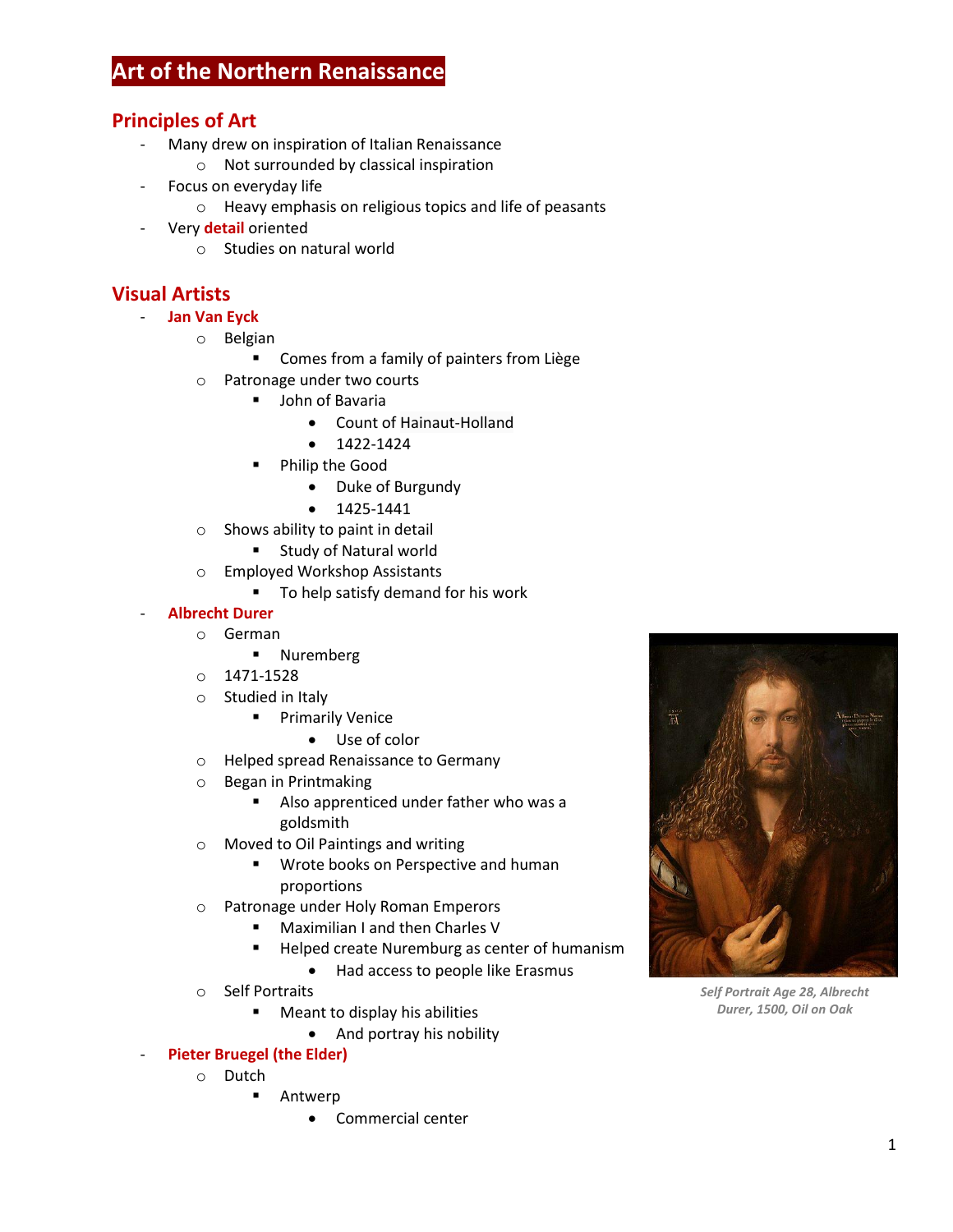- $-1525-1569$
- o Used vibrant colors to portray peasant life
	- **Incorporated in mythological themes**
	- **•** Or simply just showed life how it was
- o Would be an inspiration to later Flemish artists

#### - **Peter Paul Reuben**

- o Flemish
- o Built off success of earlier Flemish artists but soon surpassed
	- **Painted Religious, Classical, Mythological, Modern,** 
		- Landscapes, and portraits
- o Lived in Italy between 1600-1608
	- **Drew off Italian Renaissance**
- o Diplomat
	- **EXEC** Appointed Court Painter for Archduke Albert and Isabella of Netherlands
		- Netherlands technically under Spanish rule
		- Served as court artist for Catherine de Medici
			- Not liked by Cardinal Richelieu
	- **Became court artist for Charles I** 
		- Painted ceiling for banquet hall at Whitehall
- o "Retirement"
	- Re-Married after death of wife
	- Painted 100+ more paintings

#### - **Hans Holbein the Younger**

- o German
	- **E** Lived mostly in Switzerland
- o Court artists for Tudor Monarchs
	- **1526-1528 and 1532-1543** 
		- **Portrait Artist**
		- Also fashion designer

### **Written Artists**

- **Francois Rabelais**
	- o French
	- o Ordained as a Franciscan Monk
		- Decided studies did not match with his interests in Renaissance ideals
		- **Released from service by Pope Paul III** 
			- So he could become a Medical Doctor
	- o As a writer
		- Used fiction as veil for his beliefs
			- Very critical of monastic life and scholasticism
			- Famous for writing Satires and comedies
			- *Gargantua and Pantagruel*
				- o Satire about contemporary superstitions and customs
					- **Expecially scholasticism and exploration**
		- Seen as very grotesque
	- **William Shakespeare**
		- o English
		- o 1564-1616
		- o Works include 38 plays and 154 sonnets



*Reuben, wife Helena Fourment and son Peter Paul, ca. 1638*